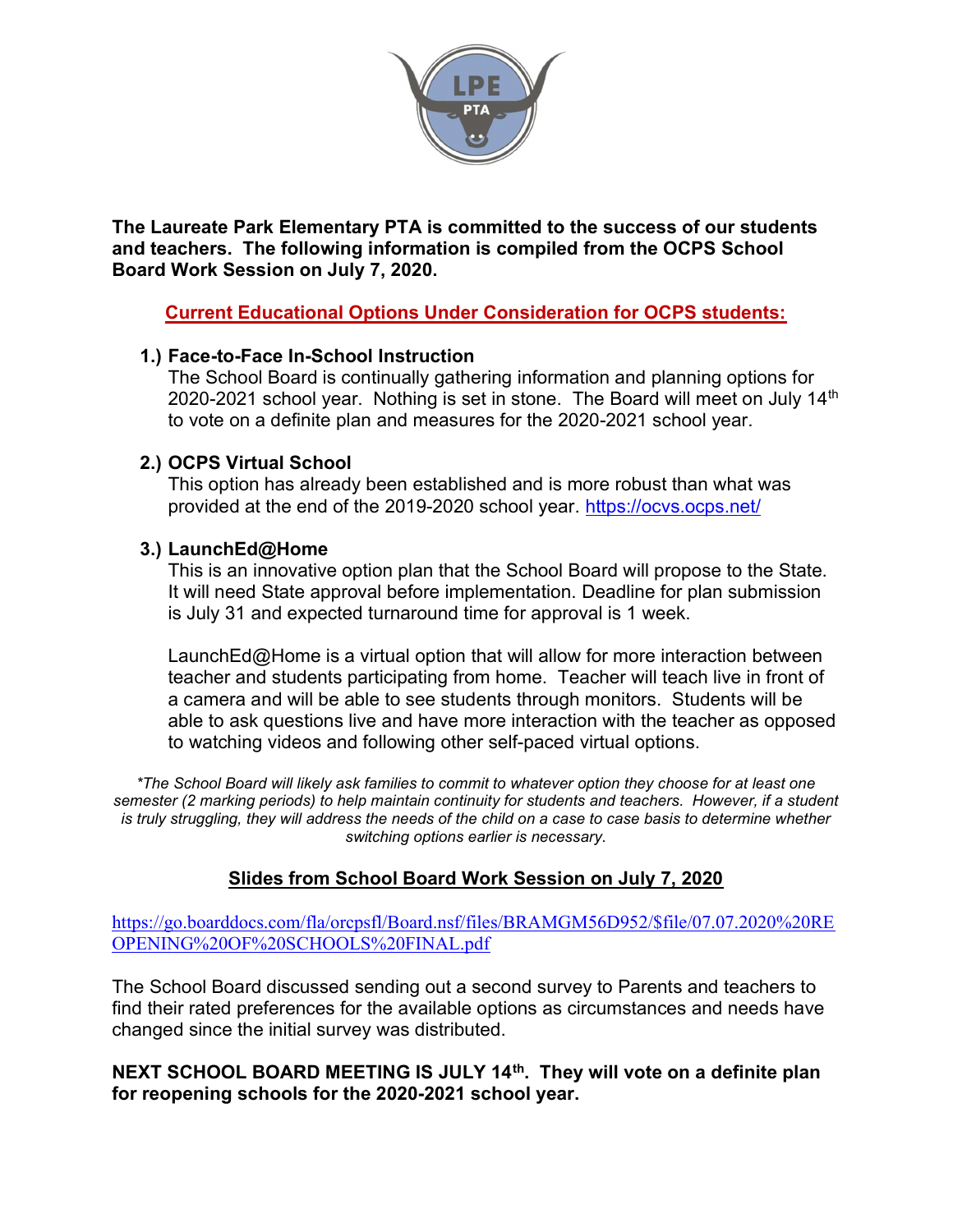

# Quick Facts

- 1.) School Board must follow Governor's executive order to open Schools in August and must offer the same 5 day Monday-Friday option to all students. Schools are still required to provide 180 days of instruction or the hourly equivalent for each grade level. School Start Date is currently set for August 10, but according to the legal verbiage, the School Board could potentially push this date back as late as August 31.
- 2.) Dr. Pino presented data showing decrease in Orange County COVID cases following Mayor mandate for masks. Dr. Pino recommended masks for staff and students in schools and on buses. Per OCPS Associate General Counsel, Schools have the right to deny entry to students who refuse to wear masks as it is a current County mandate to wear masks in public places.

"Section 2. Face Coverings Required. a. Every person working, living, visiting, or doing business in Orange County is required to wear a Face Covering consistent with the current CDC guideline while in any public place." -Orange County, Florida Emergency Executive Order 2020-23

3.) Protective equipment, modifications and technology for LaunchEd@Home will be costly.

# What Can Parents and Community Members Do To Help?

- 1.) If the school start date is pushed back, teachers and schools can use the extra time to provide more in depth training and will have more time for careful implementation of health and safety measures. Currently, teachers will lose pay for August if start date is pushed back to the end of the month. The budget does not allow for teachers to be paid prior to start of teaching days. However, CARES ACT funds are available. We can help by requesting that the board use CARES ACT funds to pay teachers during training if they return to work prior to the start of school instruction.
- 2.) We can ask the School Board to tap into Carry Forward Funds to help cover the required costs to provide sufficient health and safety measures. The Carry Forward Funds the amount that the School District keeps reserved to carry forward into the following year.